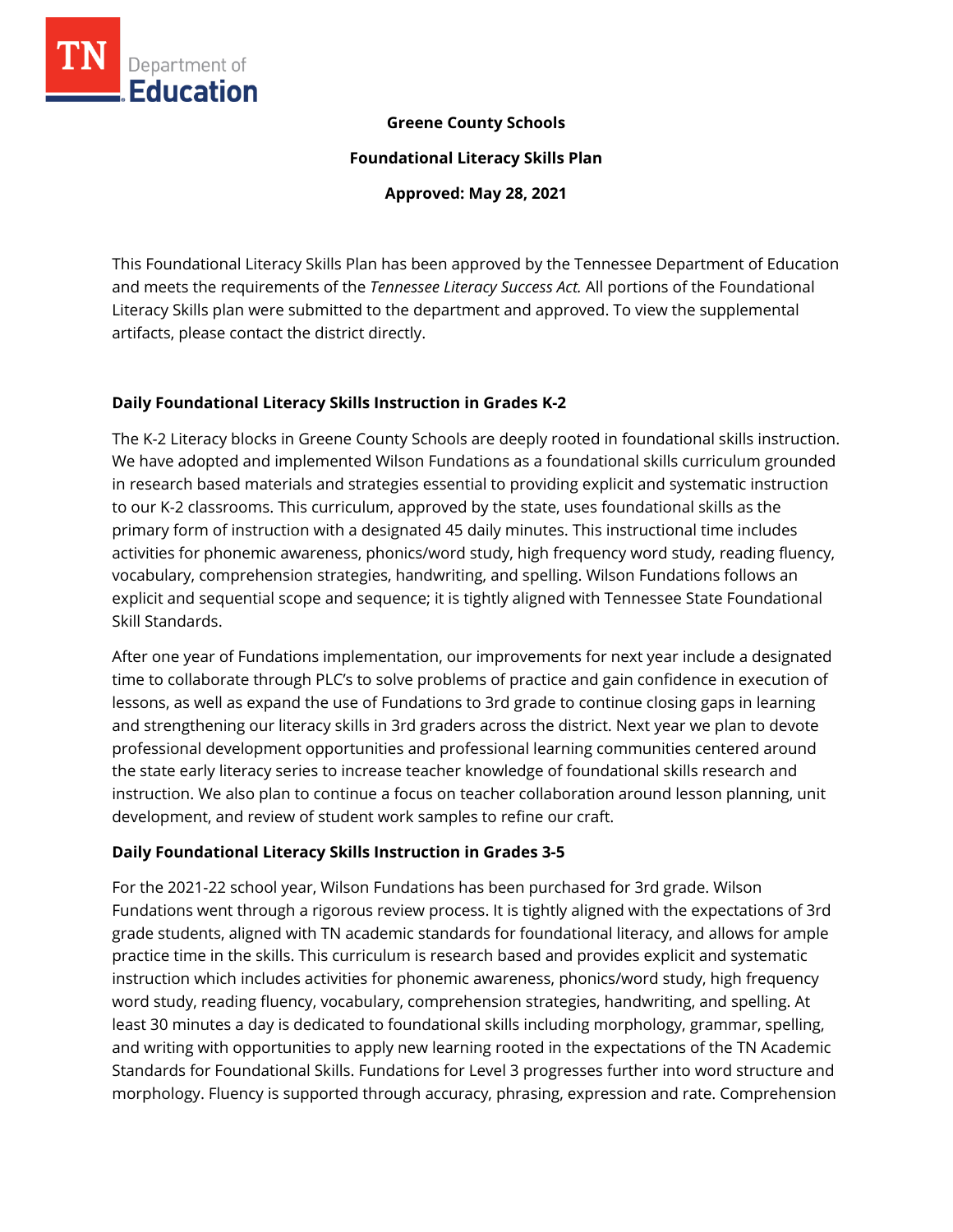Department of Education

as well as grammar is practiced through both listening and written strategies. Writing skills and conventions are developed, practiced, and supported through multiple opportunities daily. PD was provided on May 19, 2021 for teachers. Throughout the 2021-22 school year, teachers will collaborate in PLC's to solve problems of practice and gain confidence in execution of lessons.

For the 2021-22 school year, 4th and 5th grade will use the state provided curriculum along the Tennessee Foundational Literacy Standards to explicitly teach foundational literacy standards. These skills include decoding isolated words in connected text, encoding words, fluency to support comprehension, and conventions of standard English grammar and usage. At least 30 minutes a day is dedicated to foundational skills including morphology, grammar, spelling, and writing with opportunities to apply new learning. Students participate daily in activities such as word work both in and out of text that supports students' ability to access complex text. This will focus on word knowledge and vocabulary development. Continuing, vocabulary and comprehension are developed through listening/read aloud opportunities following our knowledge building curriculum. Small group instruction provides opportunities for the teacher to differentiate reading and writing for student needs along with assessing to guide instruction tailored to meet specific student deficits. Professional learning communities will be centered around the state early literacy series to increase teacher knowledge of foundational skills research and instruction.

## **Approved Instructional Materials for Grades K-2**

Approved waiver for other materials

## **Approved Instructional Materials for Grades 3-5**

Great Minds - 3-5 Wit and Wisdom

### **Additional Information about Instructional Materials**

Greene County Schools purchased Fundations.

# **Universal Reading Screener for Grades K-5. This screener complies with RTI<sup>2</sup>and Say Dyslexia requirements.**

Our district uses iReady reading and math for our standards based screener. We currently use Easycbm as our skills based screening tool to further identify students with greater needs. Students are screened for Dyslexic characteristics using other tools such as the Mississippi and/or Arkansas Dyslexia Screener, and further survey level assessments are administered as well such as RAN, PWRS, and PASS.**Intervention Structure and Supports**

K-8 students are screened 3 times per year using our standards based and skills based screening tool. Students identified as performing below grade level receive interventions for 30-45 minutes daily in their greatest area of need. Progress monitoring is administered every 11th day of instruction.

We have an interventions menu available to our interventionists and teachers with a plethora of research based options for reading and math interventions. Examples include Teacher Created Materials Reading and Math Interventions as well as LLI, SRA Reading and Math. Reading Specialists in each building lead the RTI2 team meetings every 4.5 weeks to discuss student progress and make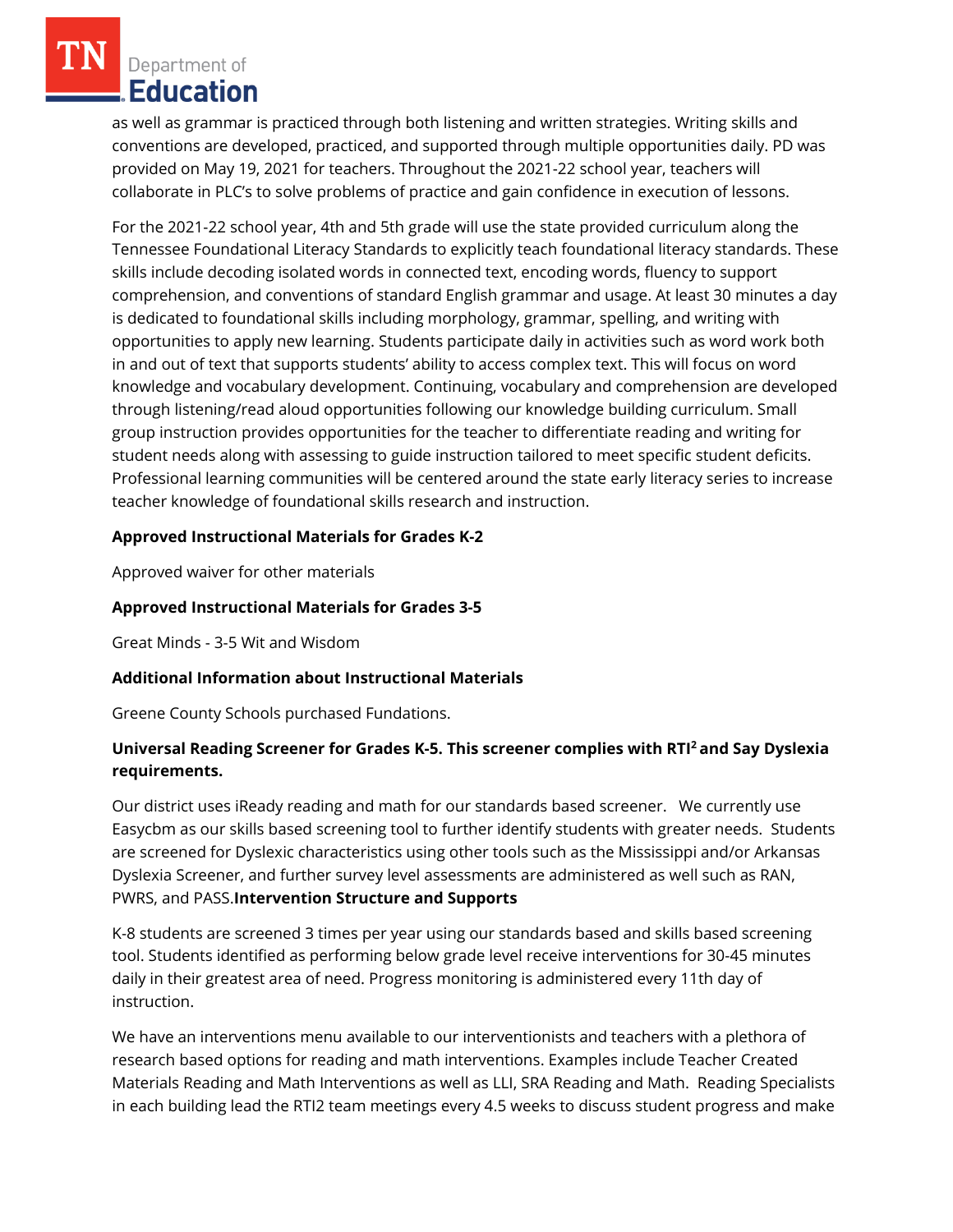Department of Education

adjustments, provide additional resources to use during intervention time. If at this time, it is determined the current intervention is not working the team makes the necessary changes and reevaluate at a later time.

Our students receive explicit instruction in their area of deficiency, in small groups, using research based materials and strategies. These students are also screened using Dyslexia Screeners and survey level assessments to determine if they have characteristics of Dyslexia. Students who demonstrate those characteristics receive intensive intervention as outlined in the Say Dyslexia Law using programs that meet the law's requirements. We notify our families of their child who demonstrates characteristics of dyslexia and they are notified that their child is receiving interventions that meet the requirements stated in the Say Dyslexia Law.

## **Parent Notification Plan/Home Literacy Reports**

Our district notifies guardians in grades K-5 if their child is identified as "at risk" for or shows evidence of having a significant reading deficiency. At risk is defined as students who score at or below the 25% on the districts' universal screening tool and/or identified by classroom teachers. Parents are notified at this time what area the students are displaying struggles in and that they will receive RTI2 services during the school day, giving detailed descriptions of what this entails. This is coupled with a description of the importance of being able to read by the end of third grade.

The district defines how students are assessed and explains, in parent friendly language, what a significant reading deficit means for their child. Parents are notified monthly of students progress, scores included, after the RTI2 team meets to discuss the level of progress. If any changes are made, parents are notified of exactly the changes and why we are making those changes for their child. These communications go out monthly. It is our plan to begin consistently offering additional activities parents can work on at home with their children to assist in closing the achievement gap, as well as to provide an intervention website for parents to access with their children as well.

### **Professional Development Plan**

Teachers in Prek-3 (3rd grade optional), Special Education teachers, Reading Specialists, Instructional Coaches, and ESL teachers will also participate in the free Reading 360 Early Literacy Training series developed by the Tennessee Department of Education. All mentioned teachers will complete Week 1 of the Early Literacy Training series focused on foundational reading development and instruction and grounded in a phonics-based approach. Those that complete this training will be awarded a certificate prior to beginning week 2.

For the summer of 2021, our district registered for 3 cohort-based, in person training of the Early Literacy series for all teachers Prek-3 (3rd optional) as well as Instructional Coaches, Reading Specialists, Special Education teachers, and ESL teachers. This will be an extension of week 1 focusing on classroom application of the foundational reading development research findings. Our district plans to include the remainder of grade 3, 4th and 5th during the summer of 2022.

# **Additional Information about this Foundational Literacy Skills Plan**

Greene County Schools has enrolled 128 participants in grades PREK-5 including special education teachers and reading specialists for the week 1 and 2 READ 360 Early Reading Training provided by